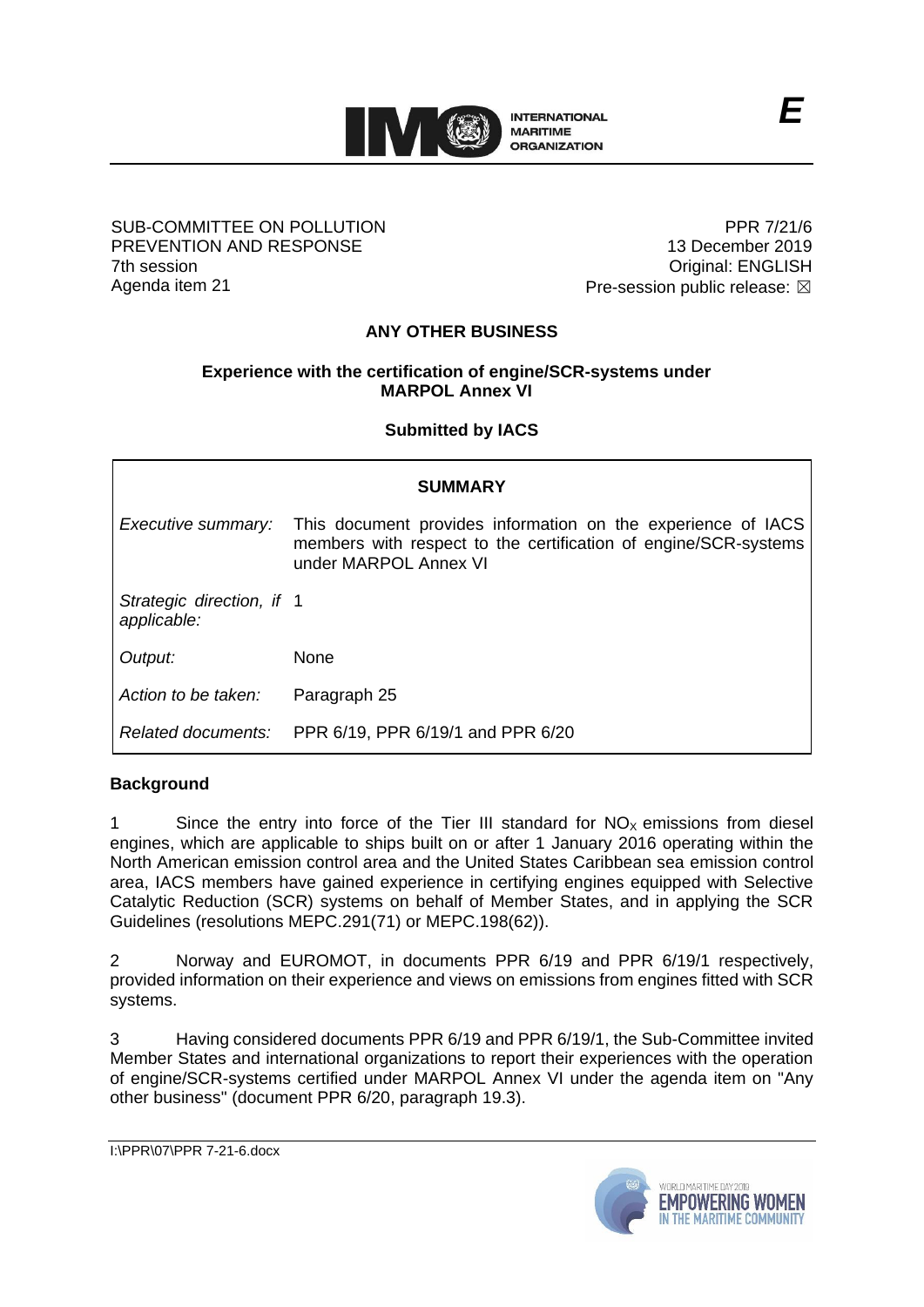4 In response to the above invitation, IACS provides the following comments and observations based on the experiences of its members with the certification of engine/SCR systems.

### **Discussion**

### *Single applicant*

5 In accordance with paragraph 2.2.5 of the 2008  $NO<sub>x</sub>$  Technical Code (2008 NTC), when a  $NO<sub>x</sub>$  reducing device is to be included within the Engine International Air Pollution Prevention (EIAPP) certification it is to be recognized as a component of the engine. Also, as per the *2017 Guidelines addressing additional aspects to the NO<sup>X</sup> Technical Code 2008 with regard to particular requirements related to marine diesel engines fitted with Selective Catalytic Reduction (SCR) Systems* (resolution MEPC.291(71)) (SCR Guidelines), the applicant for certification is the entity responsible for the complete engine system fitted with the SCR.

6 However, there are cases where an entity, which is separate from the engine manufacturer, may incorporate an SCR in an engine previously certified as compliant to the Tier I or Tier II standards. In this context, there are difficulties in applying the 'single applicant' approach when the engine and SCR are from different manufacturers. The main difficulties regarding this issue are:

- .1 As the SCR system is to be considered as a component of the engine, a separate certification of the engine and the SCR system is not possible. Therefore, the applicant has to apply for a certification comprising of one certificate, covering both Tier II and Tier III limit values, as well as of one Technical File, covering both the engine and the SCR system.
- .2 Takeover of responsibility with respect to the approved engine settings and components to achieve a correct engine performance by an applicant that is not the engine manufacturer.
- .3 Use of the content of the original Tier II Technical File for the new combined Tier II and Tier III Technical File by an applicant that is not the engine manufacturer (noting the intellectual property of the engine manufacturer).
- .4 In the context of an engine group or family, how to ensure an effective control of the Conformity of Production for the engine and SCR system by an applicant that is not the engine manufacturer, especially with respect to approved drawings of components and/or spare part delivery for the engine.
- .5 Regarding the Form of the EIAPP Certificate (see paragraph 2.2.10 of the 2008 NTC), there is no specific item to input SCR related information in cases when the SCR is fitted with an engine. Normally it's difficult to find whether the engine is fitted, or not fitted, with an SCR without referring to the approved  $NO<sub>x</sub>$  Technical File.

7 IACS members have encountered particular difficulties with regard to the single applicant certification issues discussed above in the application of SCR retrofits to existing engines. Furthermore, there may be a need to amend the allowable engine backpressures, as defined in the Technical File, and/or apply changes to the approved turbocharger components for the purposes of turbocharger re-matching, or changes to other relevant engine settings.

8 IACS members are experienced in considering amendments to established engine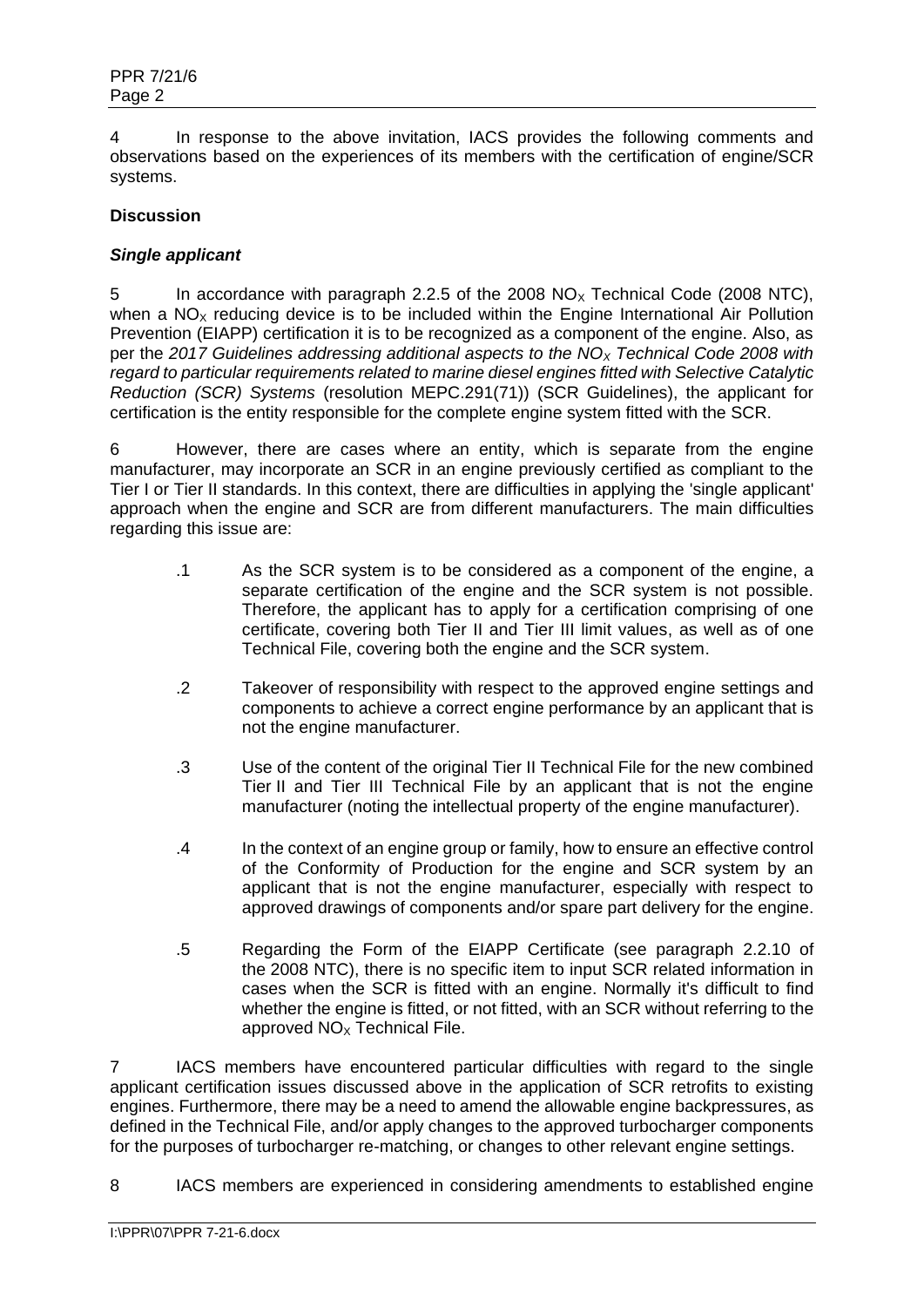groups, families and Technical Files in accordance with MARPOL Annex VI and the 2008 NTC. However, as highlighted in the comments above, the particular issue of intellectual property, expertise regarding the base engine components, and what measures may be required to demonstrate the effect on  $NO<sub>X</sub>$  emissions of any changes in engine settings or performance (as a result of the installation of the SCR equipment) remain challenges in terms of facilitating consistent implementation of the SCR-related provisions.

### *SCR spot check*

9 Appendix VII.2 of the 2008 NTC, regarding application of the parameter check method to SCR systems, indicates that optional  $NO<sub>x</sub>$  measurement (periodical spot checks or monitoring) for engines fitted with SCRs without feedback control is "useful" to show that the SCR efficiency still corresponds to the state at the time of certification.

10 Further guidance on factors related to the deterioration rate of SCR performance and SCR monitoring or spot checks is given in paragraph 3.2.8 of the SCR Guidelines (resolution MEPC.291(71)). Specifically, paragraph 3.2.8.2.3 of the SCR Guidelines states that the spot check frequency, in instances when a feed forward reductant control strategy is adopted without a  $NO<sub>x</sub>$  measurement device, are to be "defined by the applicant" and should be undertaken "at least after installation and once every 12 months". These provisions are applicable regardless of whether Scheme A or Scheme B of the SCR Guidelines is applied.

11 IACS members note that, in general, the requirements and procedures for spot checks are not well described and are, in places, contradictory.

12 IACS understands that the deterioration of SCR efficiency varies significantly between SCR designs as well as the operating conditions, including time in service, fuel type, fuel sulphur content, reductant control, exhaust temperature, etc. Accordingly, experience in estimating catalyst life in marine applications is still limited.

13 IACS members have experienced a number of difficulties with application of these provisions and in determining what are considered acceptable  $NO<sub>X</sub>$  measurement and spot check arrangements. The main difficulties regarding this issue are:

- .1 Experience shows that some applicants for certification do not have a clear understanding whether their SCR system has a feed forward or feedback control system. As this has a direct impact on the Technical File content,  $NO<sub>x</sub>$ measurement equipment available onboard and the Onboard  $NO<sub>x</sub>$ Verification Procedure (OBNVP), clear guidance would facilitate consistent application of the relevant provisions.
- .2 It is unclear why a spot check needs to be undertaken at the initial survey when the catalyst is new and the intent of the spot check requirement is to confirm catalyst through life efficiency. IACS members understand that the spot check should be undertaken once every 12 months after entry into service.
- .3 IACS members understand that, in the absence of direct measurement and monitoring systems meeting the requirements of Appendix III of the 2008 NTC, portable equipment provided for the use of the crew would be typical. Alternatively, an operator may contract a third party to undertake these measurements. For the sake of practicality of performance spot checks, it may be appropriate to consider the acceptability of other  $NO<sub>x</sub>$  measurement principles than Chemiluminescent Detectors (CLD).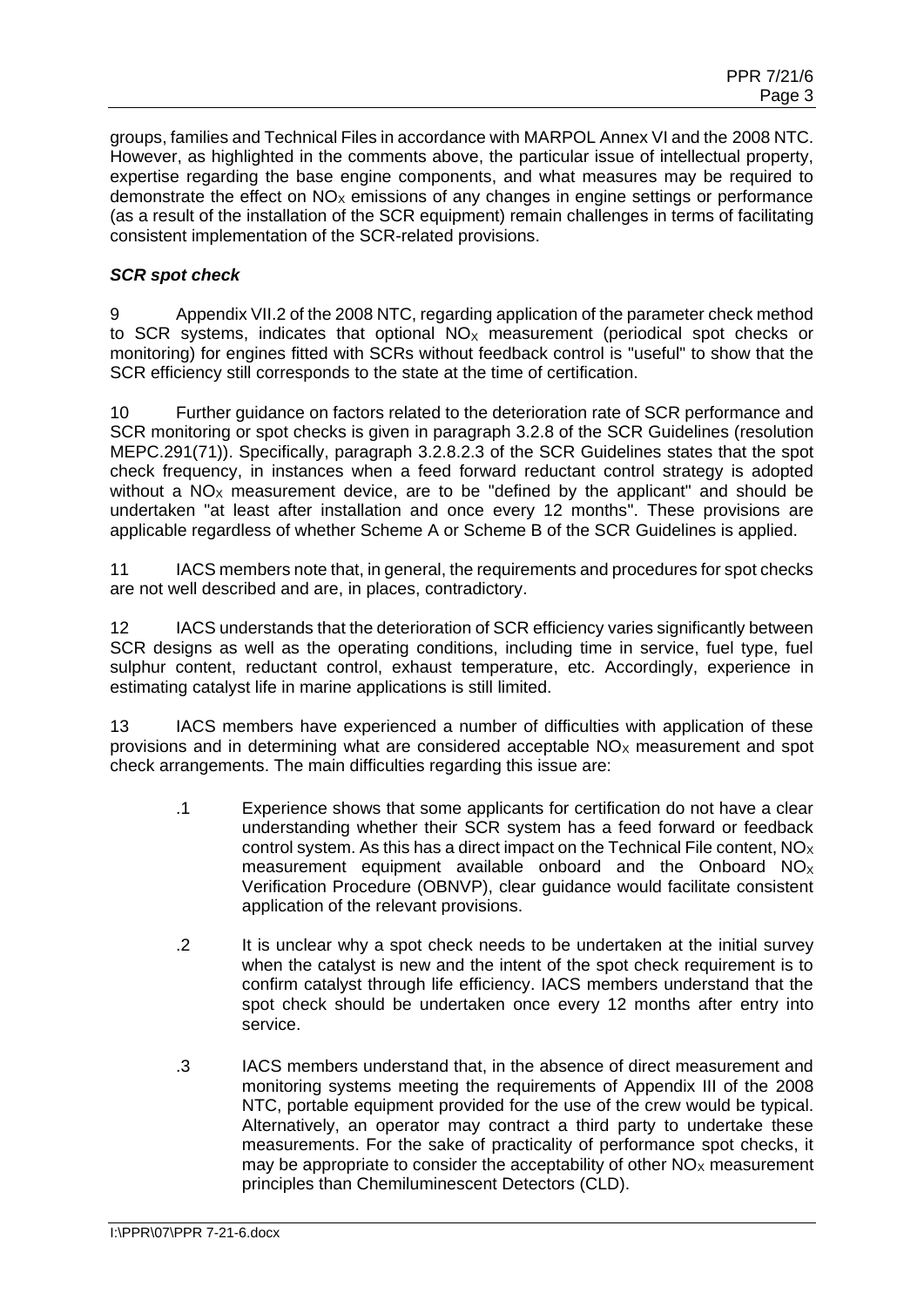- .4 While paragraph 3.2.8.2.3 of the SCR Guidelines indicates that "records are to be kept for inspection during annual, intermediate and renewal surveys", which implies that the spot check measurements do not need to be witnessed by the attending surveyor responsible for survey under Annex VI, IACS members find that there is confusion on this issue within the industry. IACS members understand that the SCR spot check would not need to be witnessed by a surveyor. It is frequently done while the ship is in service and prior to initiation of the appropriate statutory survey. The surveyor will examine the records and, if satisfied, undertake the survey. If the measurements are carried out by installed equipment, at the surveyor's discretion, equipment and calibration records may be verified; while, if the checking is done by a third party, a review of the third-party report would be undertaken by the surveyor.
- .5 IACS members understand that the "NO<sub>X</sub> monitoring", as referred to in the parameter check of SCR systems, refers to the collection of data from installed  $NO<sub>x</sub>$  emissions monitoring systems,  $NO<sub>x</sub>$  control sensors or spot checks, as may be proposed by the applicant. However, industry would benefit from guidance on what are considered acceptable arrangements and what data is required to be collected to confirm SCR efficiency. Such guidance could include:
	- .1 frequency of measurements, load points (range) to be monitored, compliance criteria (allowable events of exceeding the  $NO<sub>x</sub>$  limit value), reporting of monitoring results, generating alarms, etc.;
	- $.2 \text{ NO}_X$  measurement methods and devices that may be accepted (in particular, requirements for the acceptance of other measurement principles than CLD); and
	- .3 clarification that the allowable range of any readings or values, which determine the degradation-based exchange criteria of SCR material, shall not lead to an exceedance of the applicable emission limits.

14 Taking account of the above comments regarding spot checks and  $NO<sub>x</sub>$ measurements, and in view of the difficulties with applying the parameter check method to SCR systems in general, the Sub-Committee is invited to consider a way of validating SCR inservice compliance.

# *Auxiliary control devices*

15 Auxiliary Control Devices (ACDs) are referenced in regulation 13.9 and defined in regulation 2.4 of MARPOL Annex VI as an "a system, function or control strategy installed on a marine diesel engine that is used to protect the engine and/or its ancillary equipment against operating conditions that could result in damage or failure, or that is used to facilitate the starting of the engine. An auxiliary control device may also be a strategy or measure that has been satisfactorily demonstrated not to be a defeat device".

16 IACS notes that the *Guidance on the application of regulation 13 of MARPOL Annex VI Tier III requirements to dual fuel and gas-fuelled engines* (MEPC.1/Circ.854) provides guidance on the application of regulation 13 of MARPOL Annex VI to dual fuel and gas-fuelled engines. In particular, paragraph 9 of the Annex to the circular indicates that ACDs can cover engine situations, such as starting and stopping, low load operation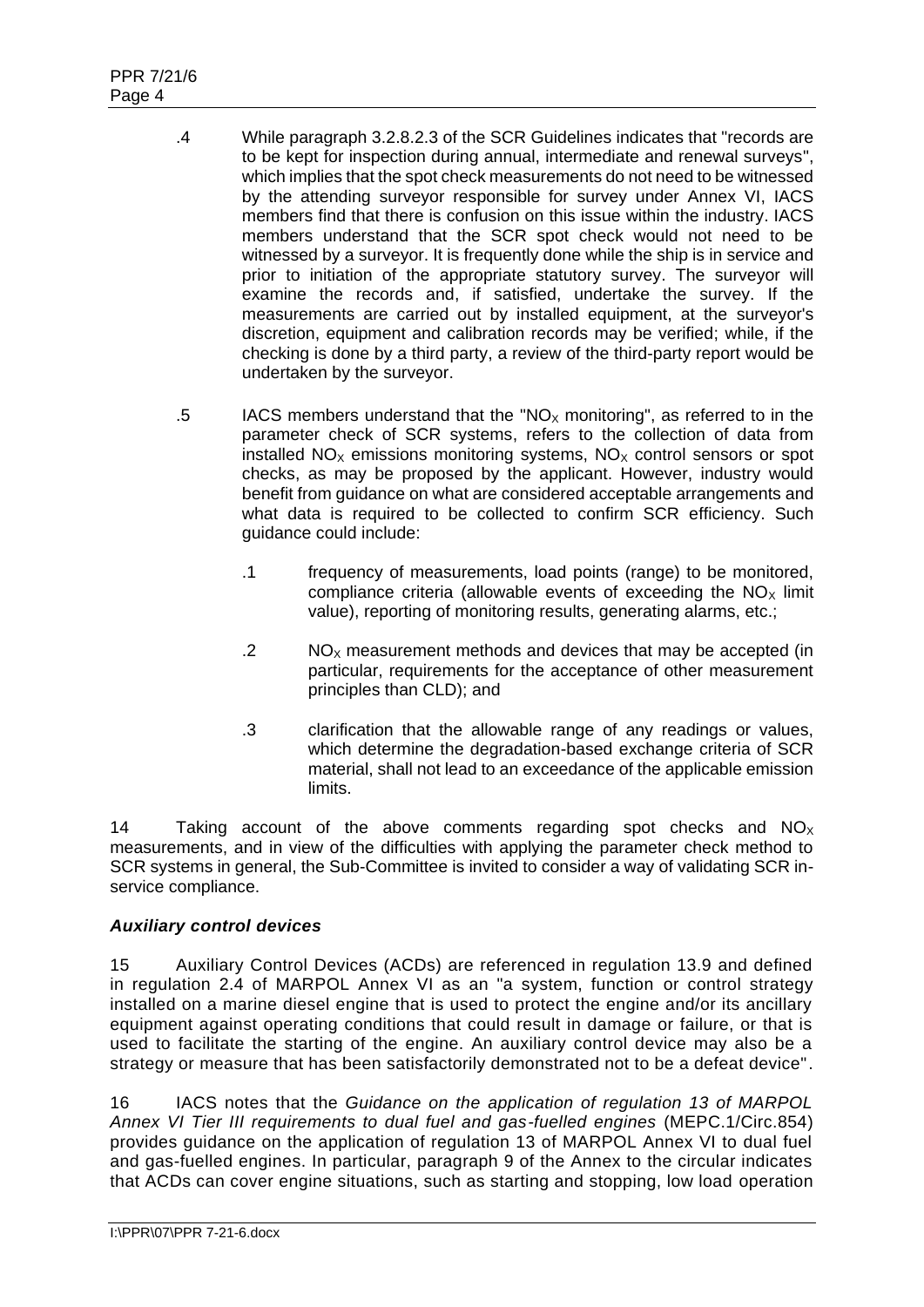and manoeuvring and reversing operation. These ACDs should be disclosed at the time of engine Tier III certification and denoted in the engine's  $NO<sub>x</sub>$  Technical File.

17 IACS considers that a similar circular to MEPC.1/Circ.854 (or amendment of MARPOL Annex VI, the 2008 NTC and/or the SCR Guidelines as appropriate) for exhaust emission control devices and systems, such as SCR and Exhaust Gas Recirculation (EGR) systems, would facilitate consistent implementation of regulation 13 of MARPOL Annex VI. In particular, requirements or guidelines could be developed that address under what conditions (e.g. engine load, ambient conditions, operational ranges) an ACD is, or is not, permitted.

### *Urea storage and handling*

18 The Sub-Committee is invited to note that an international standard for marine urea NO<sub>x</sub> reduction agent (AUS 40) was published by ISO in 2014 (ISO 18611-3:2014), which addresses quality requirements, test methods and, under Part 3, handling, transportation and storage issues. Part 3 of the standard indicates that an ambient storage temperature above 35 to 40°C, which can be the case in propulsion machinery spaces, can degrade the shelf life of the reductant.

19 The Sub-Committee is also invited to note that IACS first published its Unified Requirement (UR) M77 on "Storage and use of SCR reductants" in September 2016. This UR has recently been updated by Rev.1, which is applicable from 1 January 2021.

20 IACS suggests that the Sub-Committee notes these references and encourages Members States, ship designers, shipyards, operators, owners and other stakeholders to consider referring to, and using, these texts to facilitate consistent design, arrangements and practices for the handling, transport, storage and use of SCR reductants.

# *Soot blowing*

21 Many marine SCR system designs incorporate equipment to undertake routine cleaning of the SCR catalysts by the use of compressed air soot blowing systems. IACS members have received a number of enquiries requesting clarification that the soot blowing process can be considered as an essential preventative maintenance activity for which the blown soot is considered as "other similar discharge essential to the operation of a ship". IACS understands that a similar understanding has previously been reached within the Organization regarding boiler/economizer blowdown maintenance.

### *Engine group/Engine family criteria*

22 For engine family/groups equipped with SCR systems, IACS members have observed a tendency that manufacturers try to include a wide range of variations regarding the SCR system into one engine family or group. Examples are:

- .1 feed forward and feedback control strategy;
- .2 optional  $NO<sub>x</sub>$  monitoring or different systems and sensors for monitoring and/or control;
- .3 different types of catalyst blocks to cope with different fuel types;
- .4 different shapes of SCR chamber casings; and
- .5 optional choice of an SCR bypass arrangement.